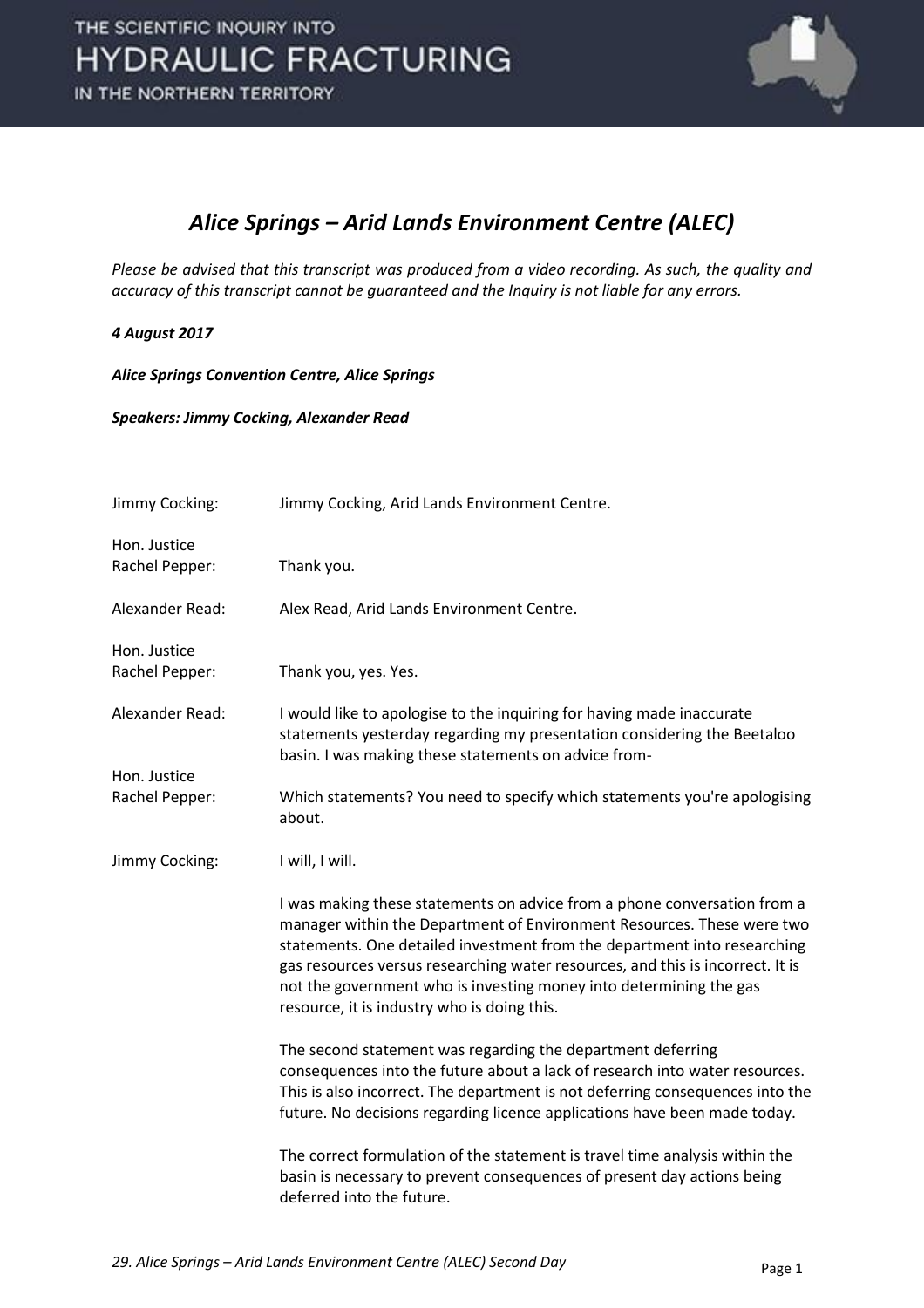IN THE NORTHERN TERRITORY

Hon. Justice

Hon. Justice

Hon. Justice

Hon. Justice



The evidence on this is that they are not water section licences issued to shell gas operators yet. There are drilling permits only. They are permitted to drill for exploration purposes but not to extract water. Once the resources proved, then they must apply for a licence to extract and that has not happened yet.

There is need for dating in the water source and travel time analysis so that future consequences can be identified before decisions are made. If this is not done, there is a risk that future consequences could take place if decisions are made without due consideration.

These said statements about the Beetaloo modeling are not specifically made on the Beetaloo but relate to research done into the Daly, Rupert and Stuart plateaus.

- Rachel Pepper: You attributed those statements yesterday to a particular manager. Do you mind repeating that person's name please?
- Jimmy Cocking: That was Dale Cobban.
- Rachel Pepper: Is it the case that Dale made those statements or did not make those statements?
- Jimmy Cocking: I misinterpreted the statements that she's made to me.
- Rachel Pepper: Have you apologised to her?
- Jimmy Cocking: I have, in a personal communication.
- Hon. Justice Rachel Pepper: 'Cause you understand of course that by attributing incorrect information to a manager, a Northern Territory Government could have serious implications to the career of that person, don't you?
- Jimmy Cocking: I do understand that. And I take full responsibility for the misaccurate representation of those statements.
- Rachel Pepper: And have you apologised to the department as well?
- Jimmy Cocking: I have not yet spoken to the department.
- Hon. Justice Rachel Pepper: Why not?
- Jimmy Cocking: I'm still trying to navigate the processes of this situation and I will do all that I can to rectify this mistake. And I will do my best to speak to the department after this.